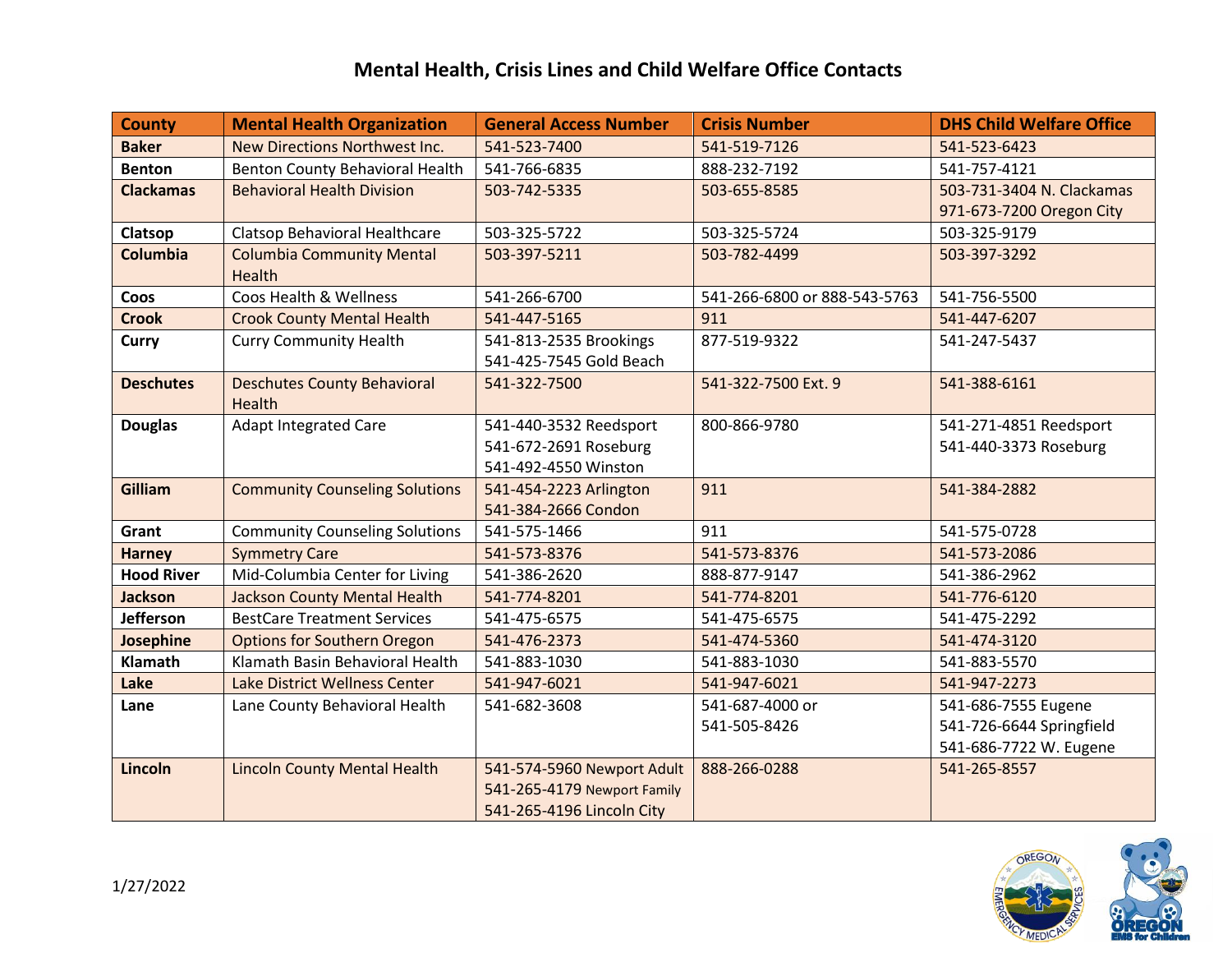## **Mental Health, Crisis Lines and Child Welfare Office Contacts**

| <b>County</b>    | <b>Mental Health Organization</b>                         | <b>General Access Number</b>                                                       | <b>Crisis Number</b>                                                           | <b>DHS Child Welfare Office</b>                                                                  |
|------------------|-----------------------------------------------------------|------------------------------------------------------------------------------------|--------------------------------------------------------------------------------|--------------------------------------------------------------------------------------------------|
| Linn             | <b>Linn County Mental Health</b>                          | 541-967-3866 Albany<br>541-351-2631 Lebanon<br>541-367-3888 Sweet Home             | 541-967-3866 or 800-304-7468                                                   | 541-967-2060                                                                                     |
| <b>Malheur</b>   | Lifeways                                                  | 541-889-9167                                                                       | 541-889-9167                                                                   | 541-889-9194                                                                                     |
| <b>Marion</b>    | <b>Marion County Mental Health</b>                        | 503-588-5351 Salem Adult<br>503-588-5352 Salem Family<br>503-981-5851 Woodburn     | 503-585-4949                                                                   | 503-378-6800                                                                                     |
| <b>Morrow</b>    | <b>Community Counseling Solutions</b>                     | 541-481-2911 Boardman<br>541-676-9161 Heppner                                      | 911                                                                            | 541-481-9482                                                                                     |
| <b>Multnomah</b> | <b>Multnomah County Behavioral</b><br><b>Health</b>       | 503-988-5887                                                                       | 503-988-4888 or 800-716-9769                                                   | 503-731-3100 Hotline<br>971-673-6800 Alberta<br>971-673-2100 East County<br>503-674-3610 Gresham |
| <b>Polk</b>      | Polk County Behavioral Health                             | 503-623-9289 Dallas<br>503-400-3550 Monmouth<br>503-585-3012 W. Salem              | 503-623-9289 (business hours)<br>503-581-5535 or 800-560-5833<br>(after hours) | 503-623-8118                                                                                     |
| <b>Sherman</b>   | Mid-Columbia Center for Living                            | 541-565-3149                                                                       | 888-877-9147                                                                   | 541-384-2882                                                                                     |
| <b>Tillamook</b> | <b>Tillamook Family Counseling</b><br>Center              | 503-842-8201                                                                       | 503-842-8201 or 800-962-2851                                                   | 503-842-5571                                                                                     |
| <b>Umatilla</b>  | <b>Community Counseling Solutions</b>                     | 541-567-2536 Hermiston<br>541-276-6207 Milton-<br><b>Freewater &amp; Pendleton</b> | 541-240-8030                                                                   | 541-567-2253 Hermiston<br>541-938-6627 Milton-Freewater<br>541-276-9220 Pendleton                |
| <b>Union</b>     | Center for Human Development                              | 541-962-8800                                                                       | 541-962-8800 Ext. 6                                                            | 541-963-8571                                                                                     |
| <b>Wallowa</b>   | <b>Wallowa Valley Center for</b><br>Wellness              | 541-426-4524                                                                       | 541-398-1175                                                                   | 541-426-4558                                                                                     |
| <b>Wasco</b>     | Mid-Columbia Center for Living                            | 541-296-5452                                                                       | 888-877-9147                                                                   | 541-298-5136                                                                                     |
| Washington       | <b>Washington County Behavioral</b><br><b>Health</b>      | 503-846-4528                                                                       | 503-291-9111                                                                   | 503-646-7234 Beaverton<br>503-648-8951 Hillsboro                                                 |
| Wheeler          | <b>Community Counseling Solutions</b>                     | 541-763-2746                                                                       | 911                                                                            | 541-384-2882                                                                                     |
| Yamhill          | <b>Yamhill County General</b><br><b>Behavioral Health</b> | 503-434-7523                                                                       | 844-842-8200                                                                   | 503-472-4634                                                                                     |